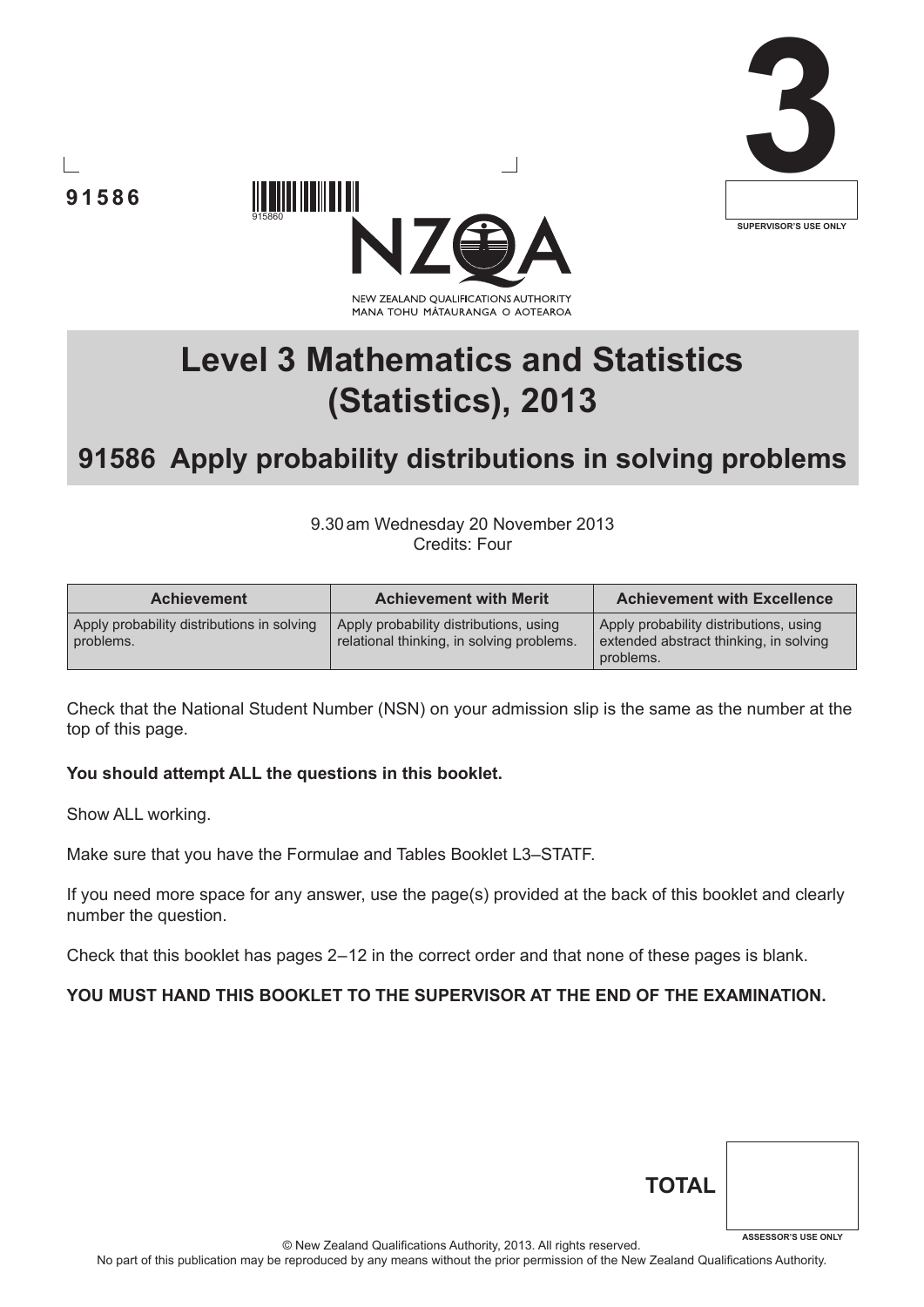You are advised to spend 60 minutes answering the questions in this booklet.

### **QUESTION ONE: SQUASH**

(a) The lengths of squash matches for a particular high performance squash player can be modelled by the normal distribution, with a mean of 44.6 minutes and a standard deviation of 7.3 minutes.

Calculate the percentage of matches for this particular high performance squash player that could be expected to last less than 40 minutes or longer than 50 minutes.

(b) For another high performance player, data on the length of their matches was collected over a long period of time. The histogram below displays this information:



**ASSESSOR'S USE ONLY**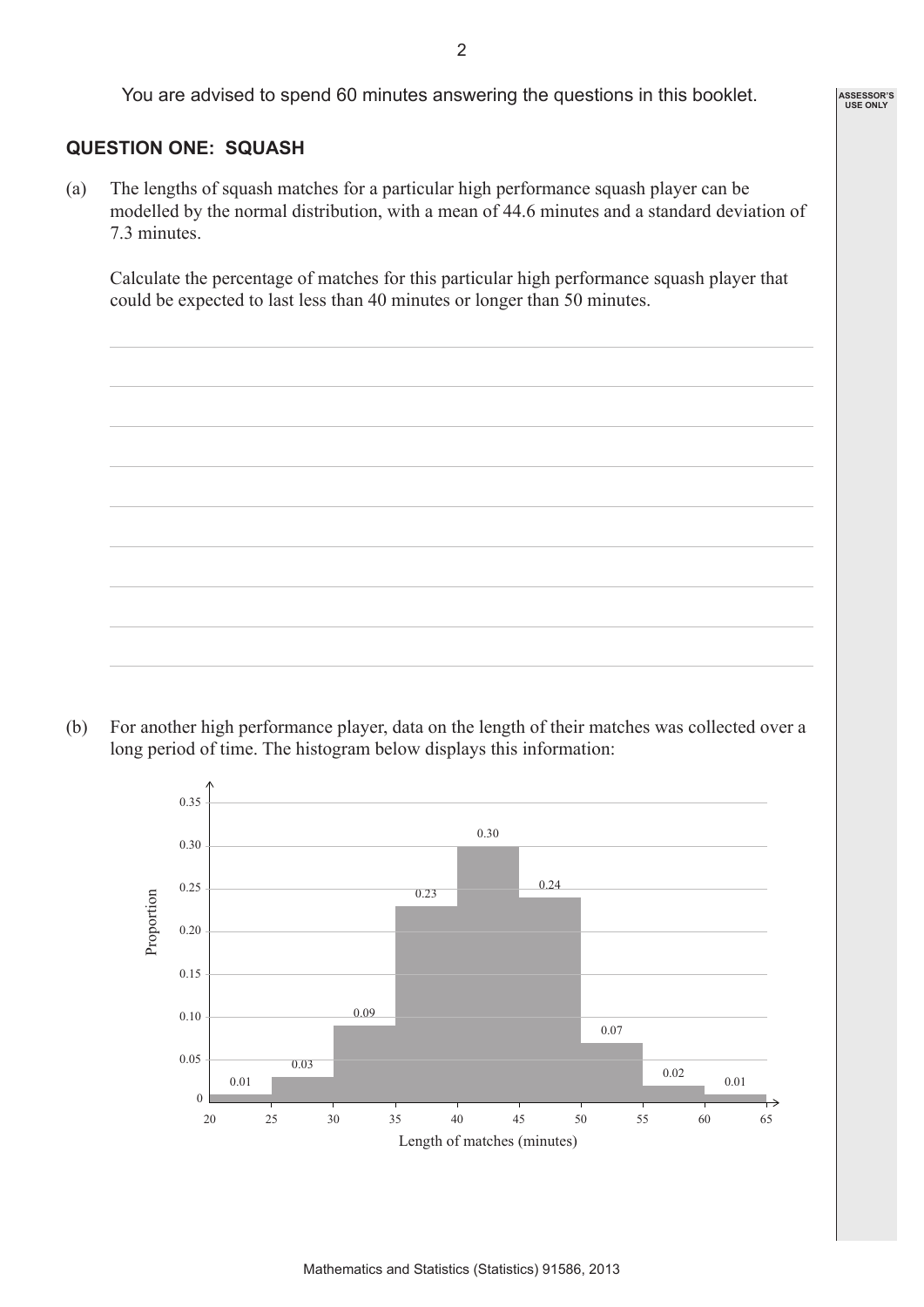**ASSESSOR'S USE ONLY**

For this data, the mean length of matches is 42.2 minutes and the standard deviation is 6.8 minutes.

Explain whether a normal distribution would be an appropriate model for the distribution of lengths of matches for the high performance player.

As part of your explanation, describe the features of the distribution and include at least one calculation.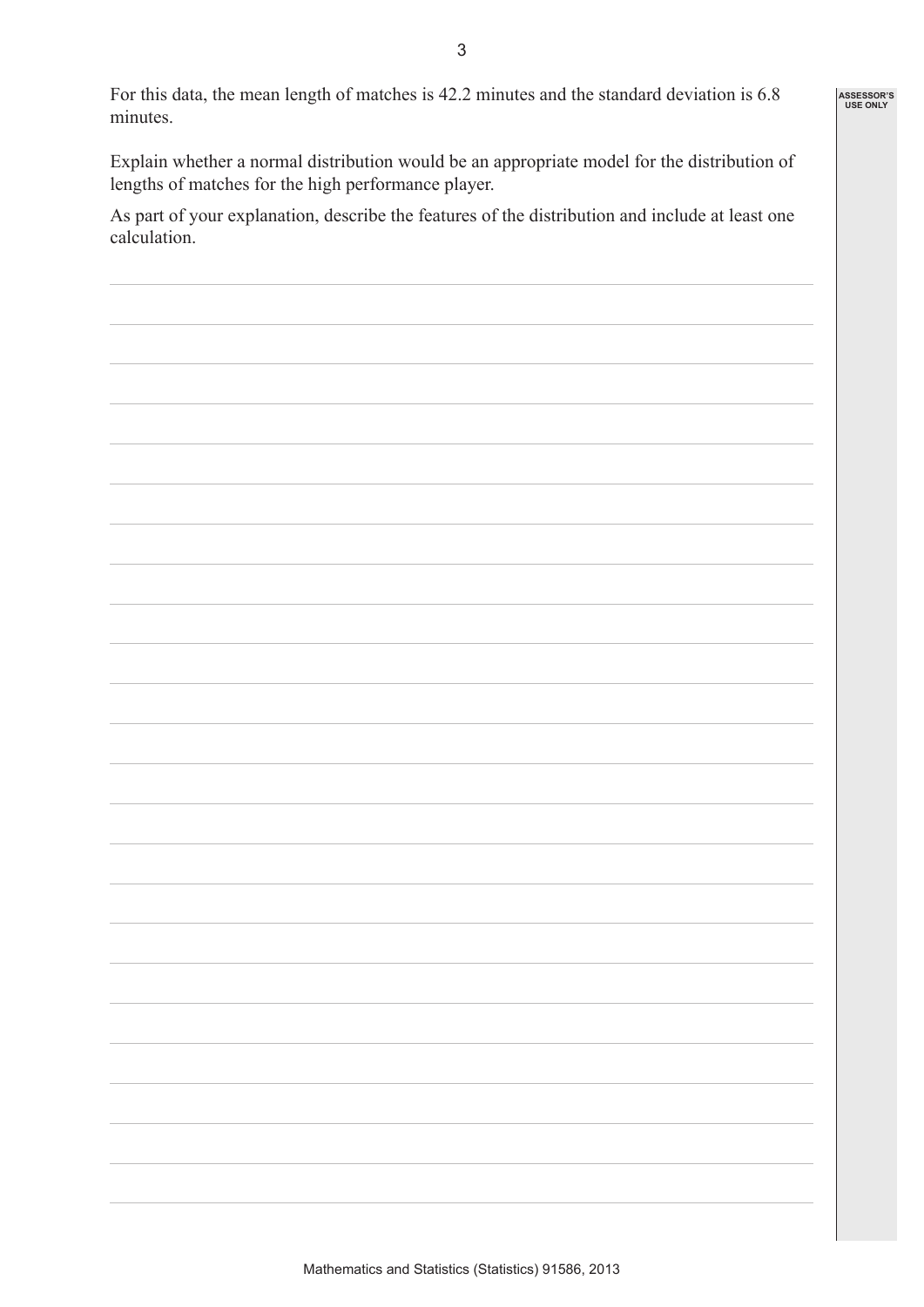(c) The number of calories a particular high performance player, B, burns during a training game can be modelled by a normal distribution, with mean 1496 and standard deviation 7.81.

The number of calories another high performance player, C, burns during a training game can also be modelled by a normal distribution, with mean 1496.

Player C is expected to burn more than 1500 calories in 28% of training games.

Explain how the standard deviation of the distribution of calories burned by player C during a training game compares with the standard deviation of the distribution of the calories burned by player B during a training game.

**ASSESSOR'S USE ONLY**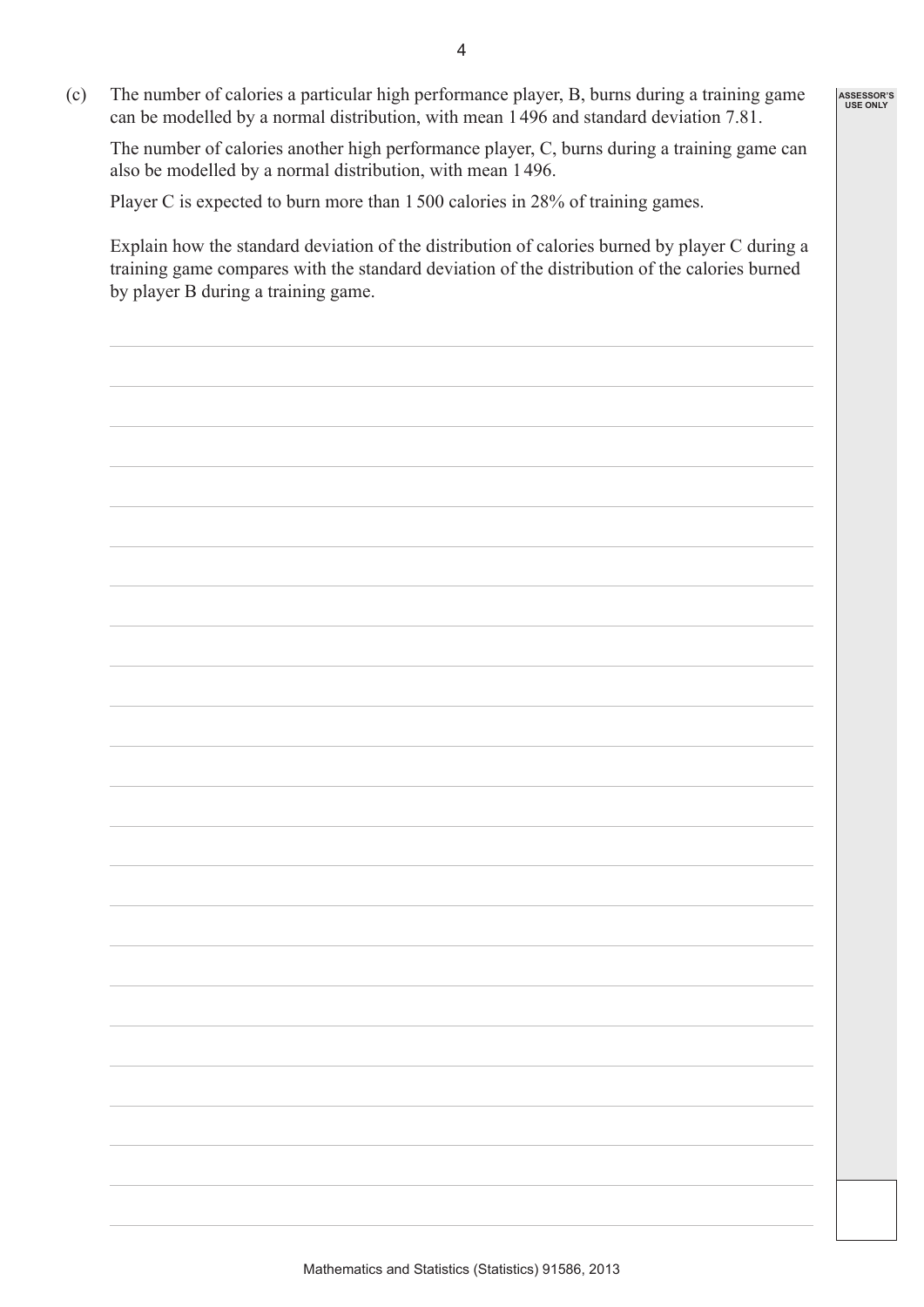**This page has been deliberately left blank.**

**The examination continues on the following page.**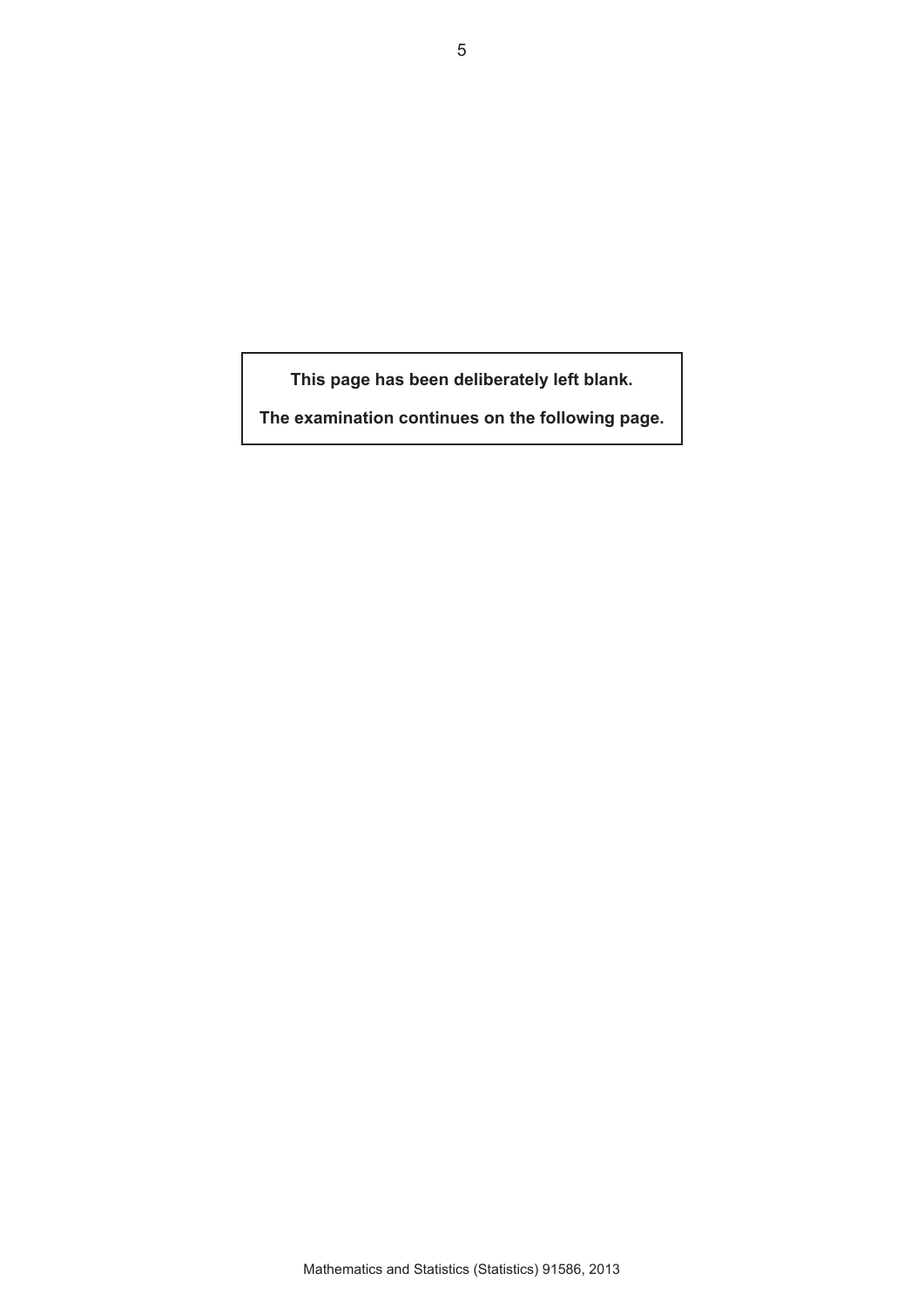## **QUESTION TWO: ICE HOCKEY**

Ice hockey is a game where the puck (the round disk that is hit) is passed between the two teams very often, and the clock rarely stops during a 60-minute game. Goals are fairly rare, occur independently, and are approximately equally likely to happen during any minute of the game.

(a) The observations of the number of goals scored by a team during a 60-minute ice hockey game, over a large number of games, resulted in the following graph.



(i) Describe the key features of the distribution, and obtain an estimate for the mean number of goals scored per 60-minute game (rounded to one decimal place).

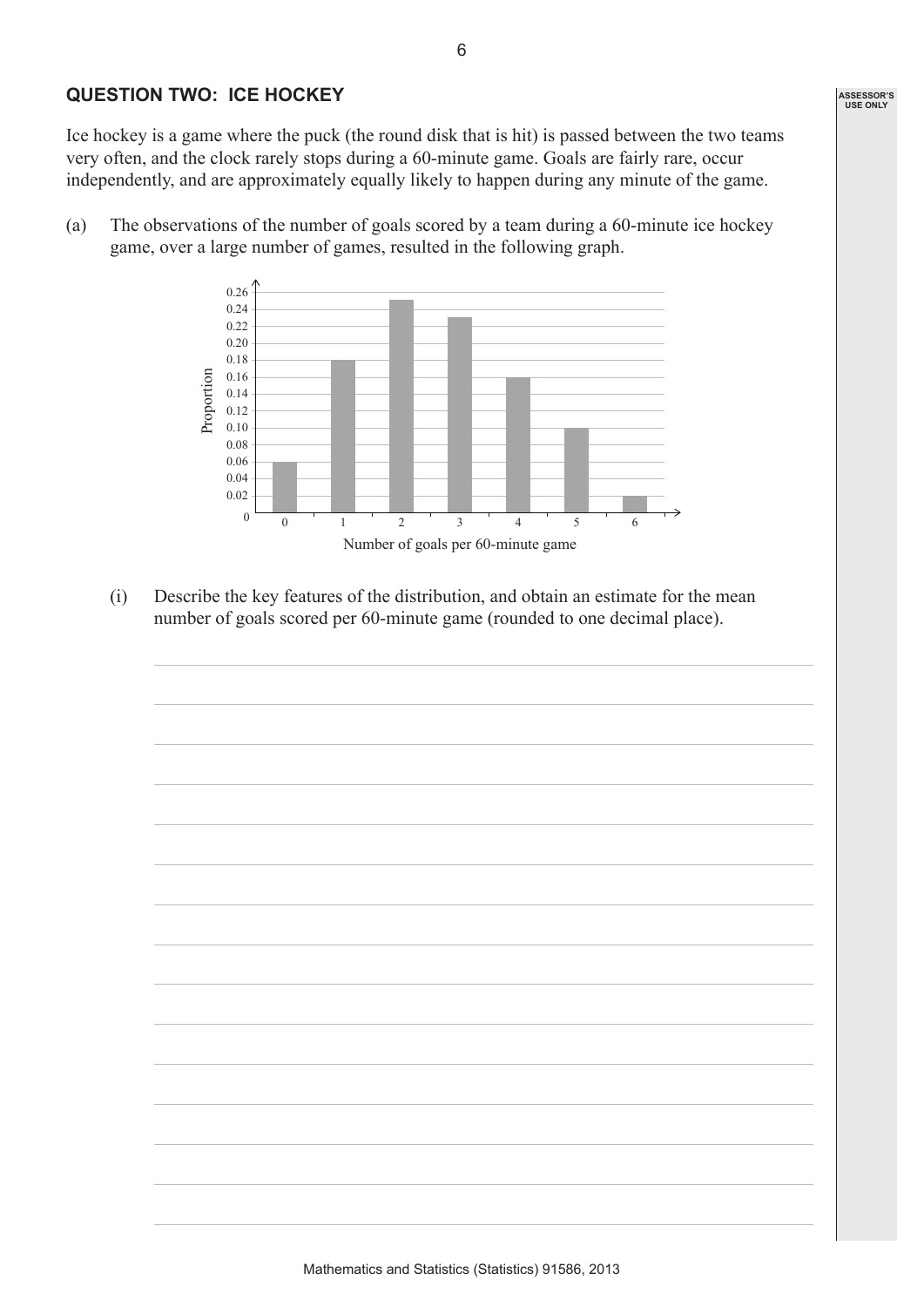(ii) After 30 minutes in an ice hockey game involving this team, the team had scored no goals.

 Using your answer to part (i) and an appropriate probability distribution to model this situation, calculate the probability of the team scoring at least two goals by the end of the game.

**ASSESSOR'S USE ONLY**

 In your answer, you should justify your choice of distribution, identify the parameter(s) of this distribution, and state any assumption(s) you make.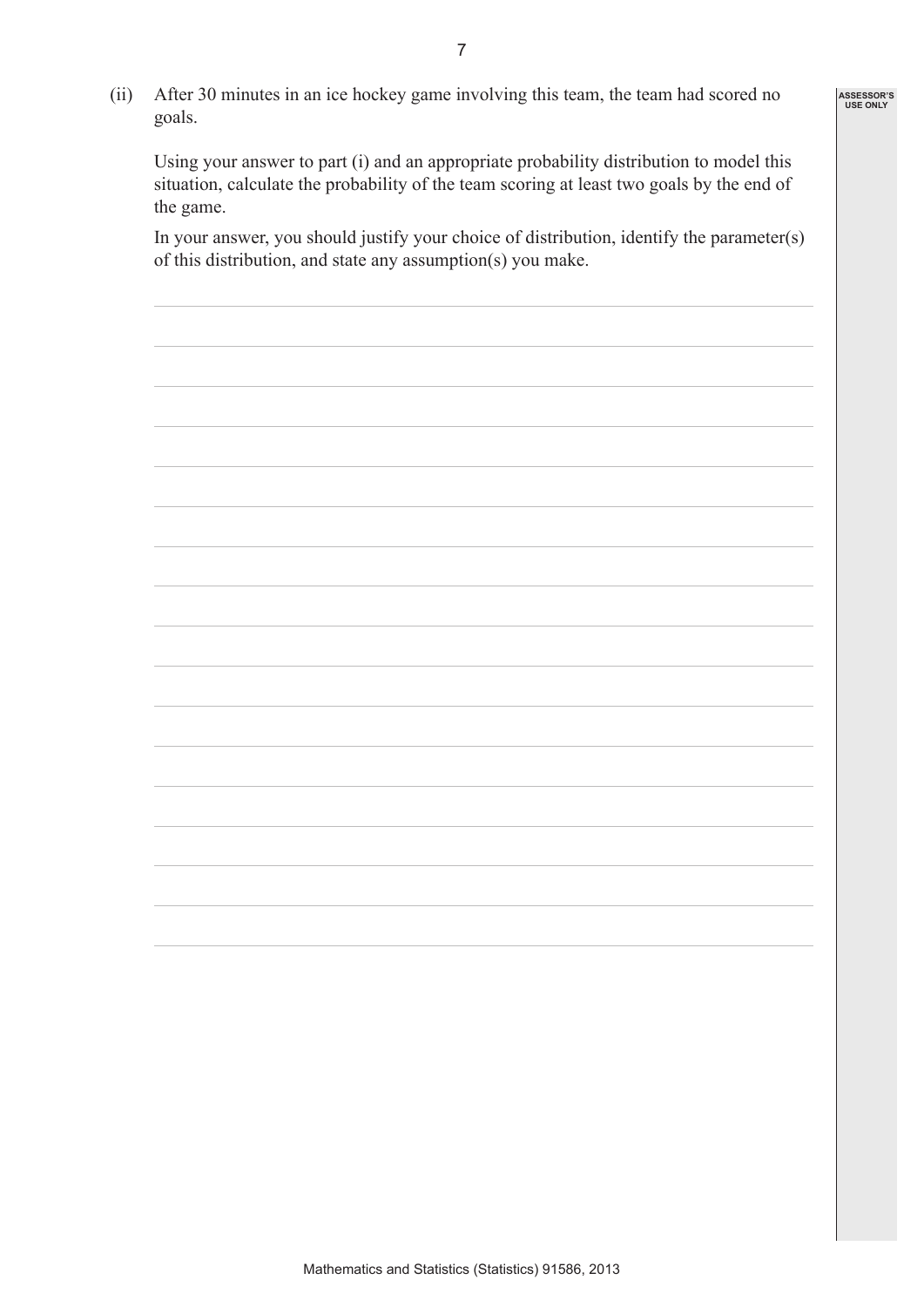**ASSESSOR'S USE ONLY**

- (b) For another ice hockey team, the mean number of goals scored per 60-minute game is 0.8.
	- (i) Calculate the probability that during two different 60-minute games, the team scores fewer than three goals in each game.

State any assumption(s) you make.

 (ii) Using an appropriate distribution, find the probability that the team will score at least three goals in at least two of the next five different 60-minute games.

 In your answer, identify the distribution and its parameter(s), and state any assumption(s) you make.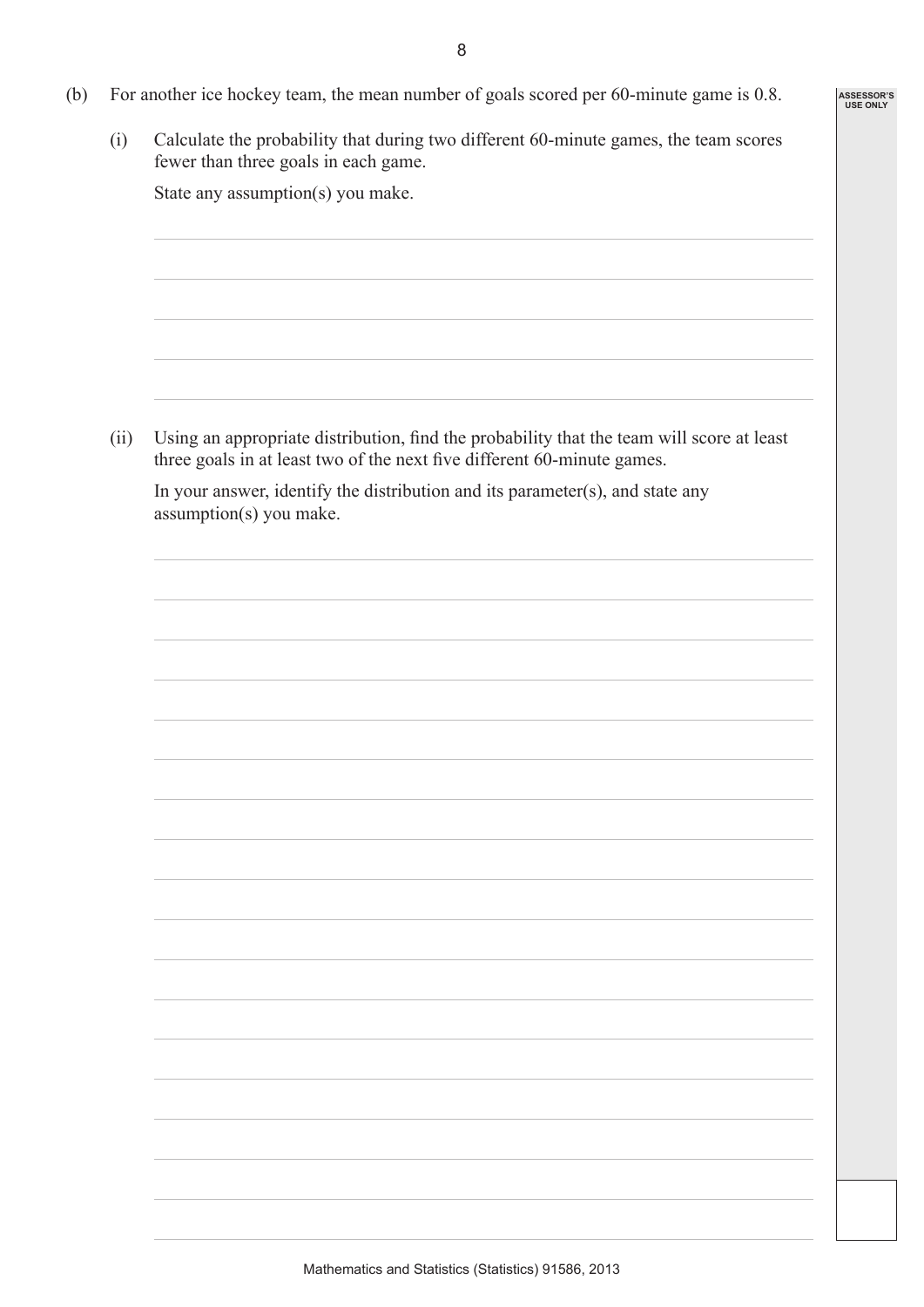#### **QUESTION THREE: UNIFORMS AND EQUIPMENT**

 $0 - \frac{1}{0}$ 0.02 0.04 0.06 0.08 0.10

*f* (*x*)

(a) A company that embroiders logos onto sports caps guarantees that this service will take no longer than 22 minutes for one cap.

The triangular distribution shown below models the time (in minutes) it takes the company to embroider a logo onto one sports cap.

(i) Calculate the probability that it will take the company more than 8 minutes to embroider a logo onto one sports cap.

*x*, time in minutes to embroider logo onto one

sports cap

2468 10 12 14 16 18 20 22

(ii) After a year, the company collected data on the time that it took to embroider a logo onto one sports cap. The company found that it took less than 8 minutes to embroider a logo for 12% of the caps. The company also found that the minimum and maximum times to embroider a logo onto one sports cap were 2 and 22 minutes respectively.

 Assuming a triangular distribution is still used to model the time it takes to embroider a logo onto one sports cap, find the mode for this distribution.

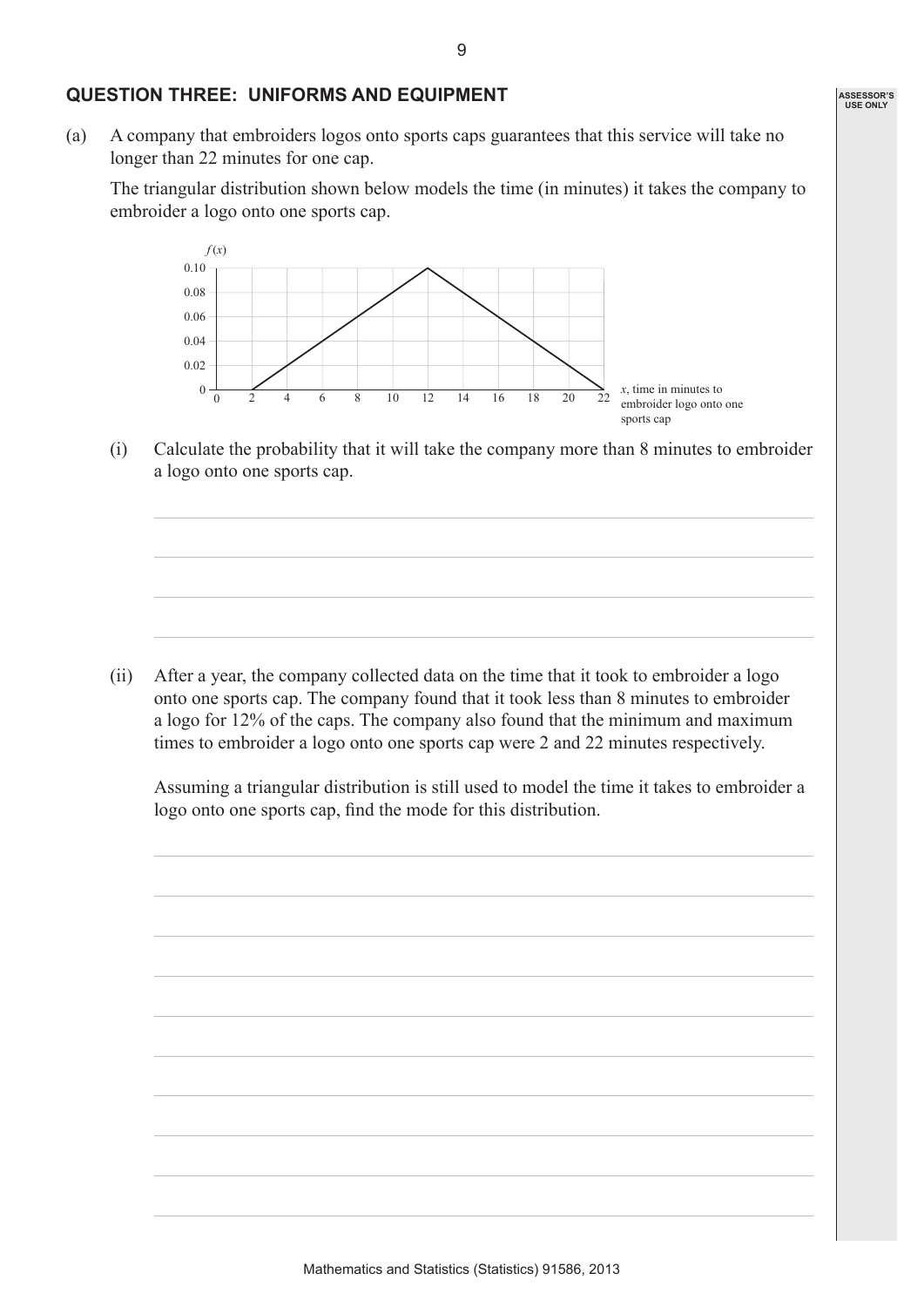(b) A manufacturer of sports uniforms makes shirts for sports teams. The manufacturer knows that the machine he currently uses to make the shirts will produce defective shirts 4% of the time.

The manufacturer has received an order for 20 shirts for a sports team.

Using an appropriate distribution to model this situation, calculate the probability there will be at least two defective shirts in the order.

In your answer, you should justify your choice of distribution, identify the parameter(s) of this distribution, and state any assumption(s) you make.

(c) The manufacturer of a brand of squash rackets has received a complaint about a particular racket it produced.

According to the complainant, the racket logo is more likely to be facing up than down after the racket is spun, suggesting that the racket is unbalanced.

The manufacturer states that it is equally likely for the logo to be facing up or down after the racket is spun.

The complainant has recorded data over 20 spins, which is shown in the table below:

|          | Racket logo |             |
|----------|-------------|-------------|
|          | Facing up   | Facing down |
| 20 spins | 13          |             |

 Apply an appropriate probability distribution to investigate whether the complaint is justified. You should support your answer with statistical reasoning and calculations.

**ASSESSOR'S USE ONLY**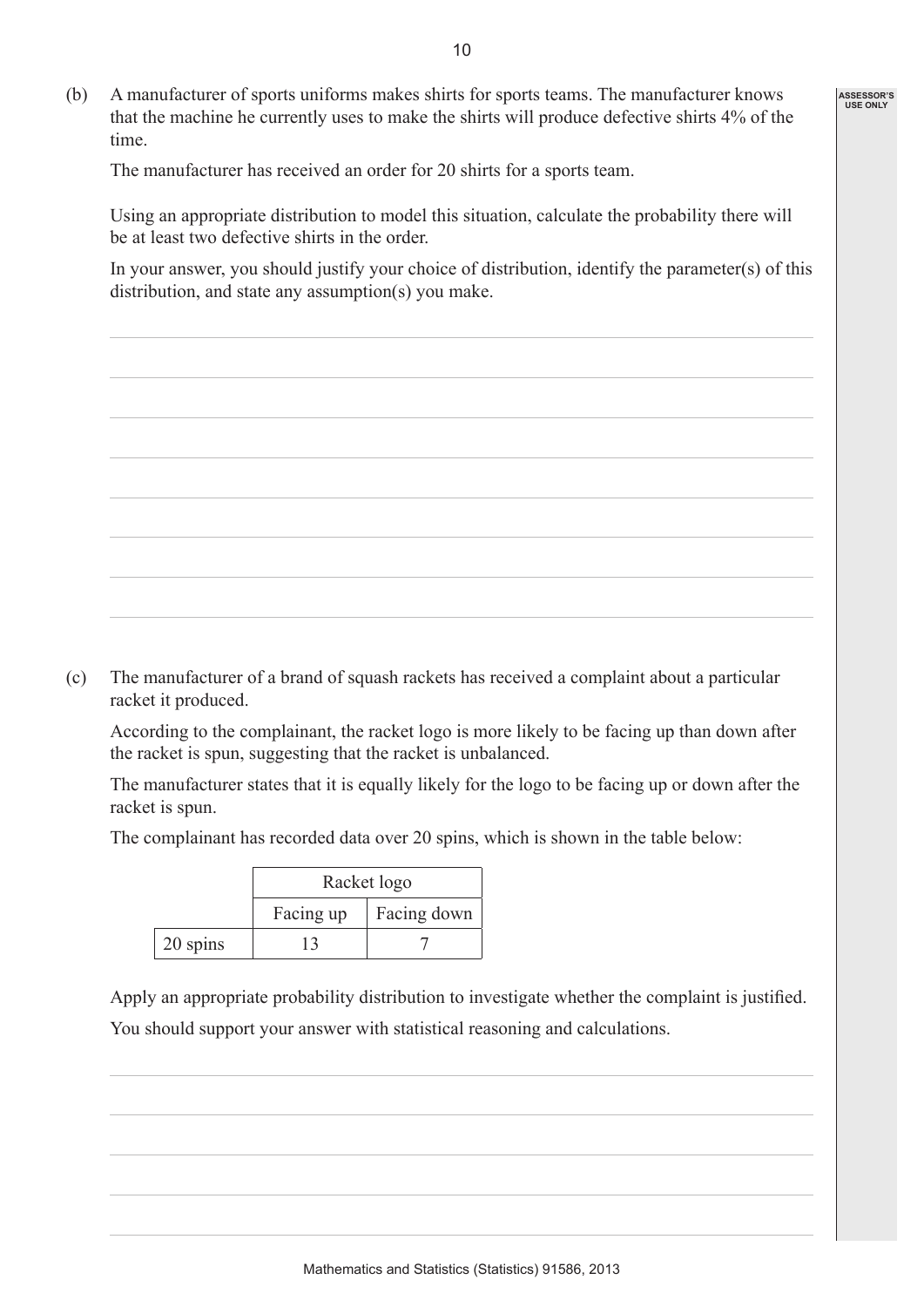| <b>ASSESSOR'S</b> |  |  |  |
|-------------------|--|--|--|
| <b>USE ONLY</b>   |  |  |  |

 $\mathbf{r}$